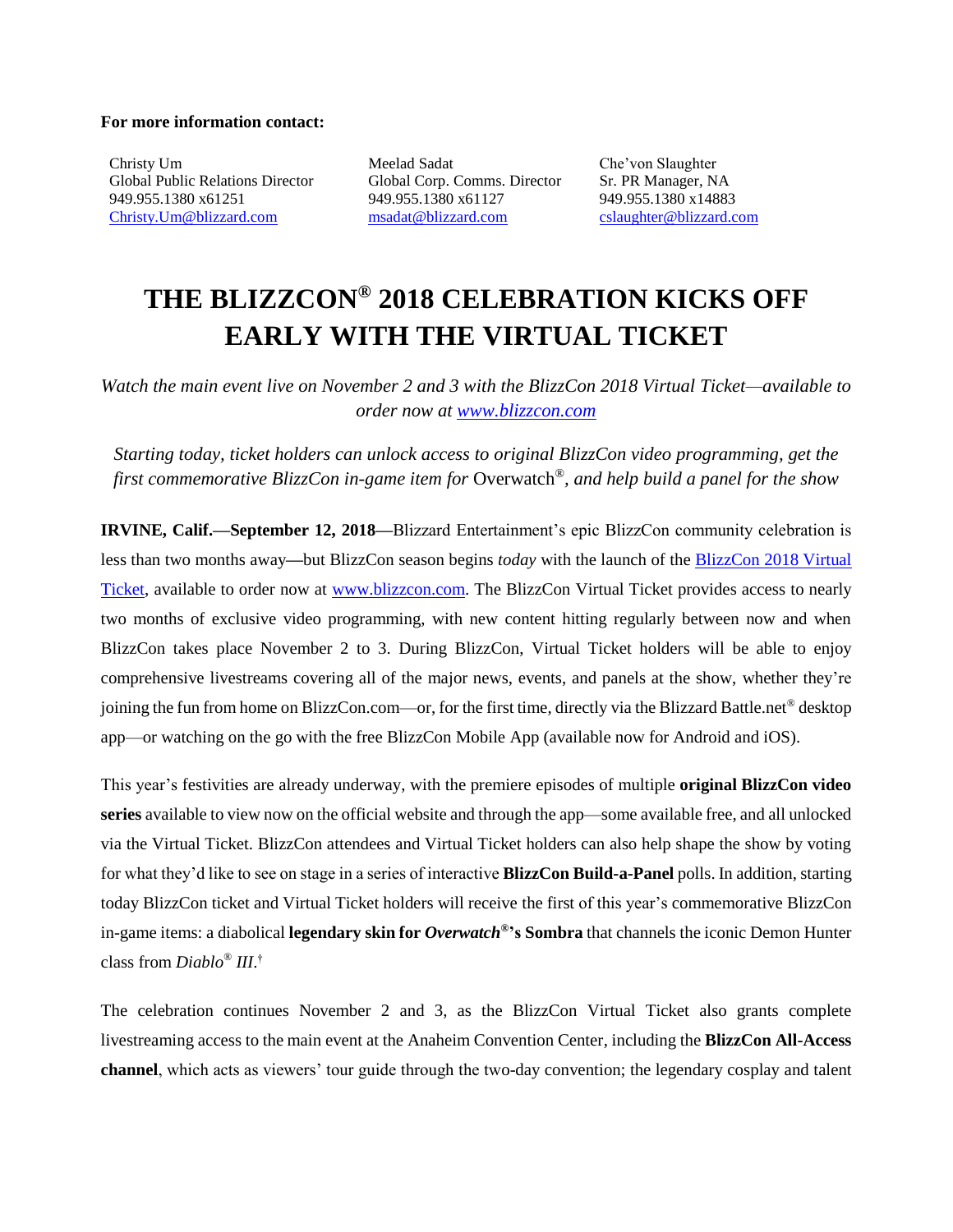contests (and more) during **Community Night**; the closing-night festivities; as well as coverage of the panels and other activities from all three main stages—Mythic, Legendary, and Epic—on the BlizzCon show floor.

"We created BlizzCon as a celebration of our global community, but not everyone can travel to the show, so the Virtual Ticket gives us a great way to bring BlizzCon to gamers around the world," said Mike Morhaime, CEO and cofounder of Blizzard Entertainment. "We have a lot of exciting activities and surprises planned for BlizzCon ticket and Virtual Ticket holders in the coming weeks and at the main event—we can't wait to share everything we have in store."

With the BlizzCon 2018 Virtual Ticket, Blizzard gamers from around the world will:

- **Never Miss a Moment:** The opening ceremony and esports are free, but the Virtual Ticket is the only way to watch the Mythic, Legendary, and Epic stages live from home, so you won't miss any of the developer panels, Community Night contests, or epic closing festivities. Go even deeper with the BlizzCon All-Access Channel, complete with exclusive developer interviews, commentary, and more.
- **Explore Original BlizzCon Video Series:** Unlock full access to unique BlizzCon programming that takes you behind the scenes at Blizzard and beyond the walls of the convention center. Discover Blizzard history inside *The Vault*, explore artists' creative process in *Drawn to Adventure*, and much more. New episodes debut regularly in the weeks leading up to BlizzCon—some available free, and all unlocked via the Virtual Ticket.
- **Snag Epic In-Game Loot:** Between now and the start of BlizzCon, unlock a treasure trove of commemorative in-game goodies for *World of Warcraft®* , *StarCraft® II*, *StarCraft: Remastered, Heroes of the Storm®* , *Hearthstone®* , and *Diablo III*. Kick things off with a legendary *Overwatch* Demon Hunter skin for Sombra—available in-game starting today.†
- **Help Shape the Show:** Don't just watch BlizzCon—participate in it, too! Build a BlizzCon panel alongside others from the Blizzard community, then watch what you help created come to life live during the main event. (Build-a-Panel voting will be available for a limited time—visit BlizzCon.com to learn more and keep up with the results.)
- **Watch On-Demand Replays:** Miss a revelation during a *World of Warcraft* or *Overwatch* developer discussion? Does one of your must-see *Hearthstone* panels conflict with a can't-miss *StarCraft II* match? Relive your favorite moments on demand with the Virtual Ticket at BlizzCon.com or in the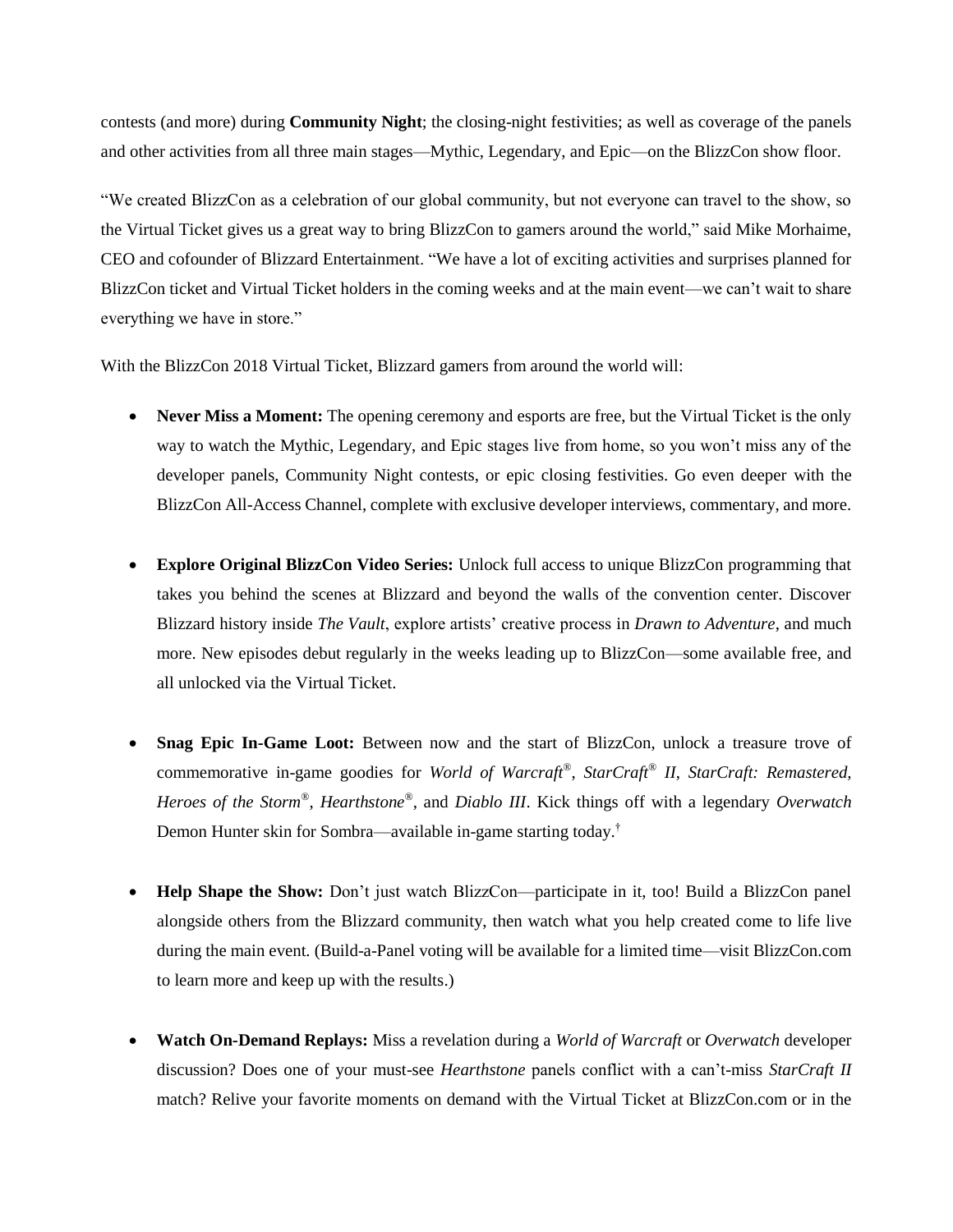BlizzCon Mobile App through March 31, 2019<sup>††</sup>. The Virtual Ticket also unlocks access to a wide variety of panels and original video series from the **BlizzCon 2017 video archives**.

• **Get Gear Bonuses:** Order a Virtual Ticket, and you'll get a \$10 discount off this year's BlizzCon Goody Bag, available for pre-order today while supplies last at [http://gear.blizzard.com.](http://gear.blizzard.com/) You'll also get early access to the BlizzCon 2018 online merchandise sale so you can pick up sweet swag in advance of the show—more details will be announced in the weeks ahead.

International viewers will also have the option to listen to select BlizzCon Virtual Ticket broadcasts, including the All-Access Channel and content on the Mythic stage, translated live into seven languages: Spanish, French, German, Brazilian Portuguese, Russian, Korean, and Mandarin Chinese. In addition, VODs of select content on the other stages at BlizzCon will be available subtitled in Latin American Spanish, European Spanish, French, German, Brazilian Portuguese, Russian, Korean, and simplified Chinese in the weeks following the show.

Visit the [Blizzard Shop](https://shop.battle.net/product/blizzcon-virtual-ticket) to learn more and purchase this year's Virtual Ticket (\$49.99 USD), and keep an eye on [www.blizzcon.com](http://www.blizzcon.com/) to vote on the best moments from past BlizzCons and stay up-to-date on the latest BlizzCon news.

†*The in-game items for* Overwatch*,* StarCraft II, *and* StarCraft: Remastered *will also be available separately in 2019—further details will be announced at a later date.*

*††Most replays will be available until March 31, 2019. Community Night and closing night festivities replays are available for at least 1 month after the event.*

## **About Blizzard Entertainment, Inc.**

Best known for blockbuster hits including *World of Warcraft*®, *Hearthstone*®, *Overwatch*®, the *Warcraft*®, *StarCraft*®, and *Diablo*® franchises, and the multi-franchise *Heroes of the Storm*®, Blizzard Entertainment, Inc. [\(www.blizzard.com\)](http://www.blizzard.com/), a division of Activision Blizzard (NASDAQ: ATVI), is a premier developer and publisher of entertainment software renowned for creating some of the industry's most critically acclaimed games. Blizzard Entertainment's track record includes twenty-two #1 games\* and multiple Game of the Year awards. The company's online gaming service, Blizzard Battle.net®, is one of the largest in the world, with millions of active players.

*\*Sales and/or downloads, based on internal company records and reports from key distribution partners.*